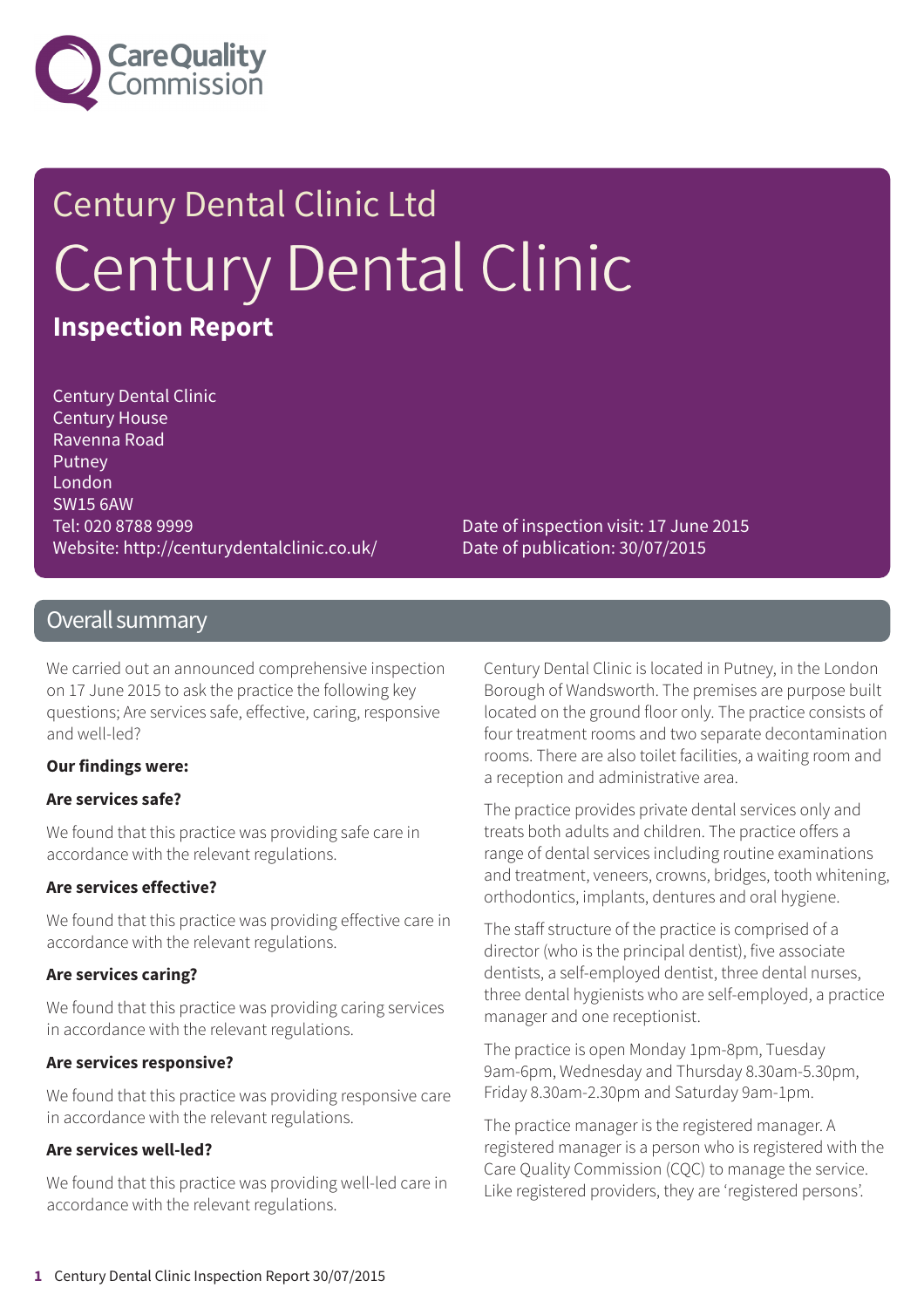# Summary of findings

Registered persons have legal responsibility for meeting the requirements in the Health and Social Care Act 2008 and associated Regulations about how the practice is run.

Twenty six people provided feedback about the service. Patients we spoke with, and those who completed CQC comment cards, were very positive about the care they received from the practice. They were complimentary about the friendly and caring attitude of the dental staff.

### **Our key findings were:**

- The practice had good decontamination procedures for dental equipment and thorough checks of the decontamination equipment were carried out.
- The practice routinely completed a range of risk assessments to identify health and safety risks and provided regular checks and servicing for most equipment.
- Patients' needs were assessed and care was planned in line with best practice guidance such as from the National Institute for Health and Care Excellence (NICE).
- The practice ensured staff maintained the necessary skills and competence to support the needs of patients.
- Patients were very positive about their care; they felt listened to, involved in their care and found practice staff helpful and friendly.
- From reviewing comments cards and speaking to patients, all patients felt they received an excellent and efficient service.
- The practice provided a responsive service; patients were able to access emergency appointments on the day they needed them.
- The practice had a stable leadership structure and staff told us they were well supported by the management team.
- We found that the governance arrangements including management of some risks and learning and improving from incidents and accidents were not assured.

There were areas where the provider could make improvements and should:

- Review availability of medicines and equipment to manage medical emergencies giving due regard to guidelines issued by the British National Formulary, the Resuscitation Council (UK), and the General Dental Council (GDC) standards for the dental team.
- Ensure that all staff have access to timely mandatory training updates including basic life support.
- Establish an effective system to assess, monitor and mitigate the risks relating to the health, safety and welfare of patients, staff and visitors.
- Seek and act on information to assist in improving the quality of the service including gathering patient feedback.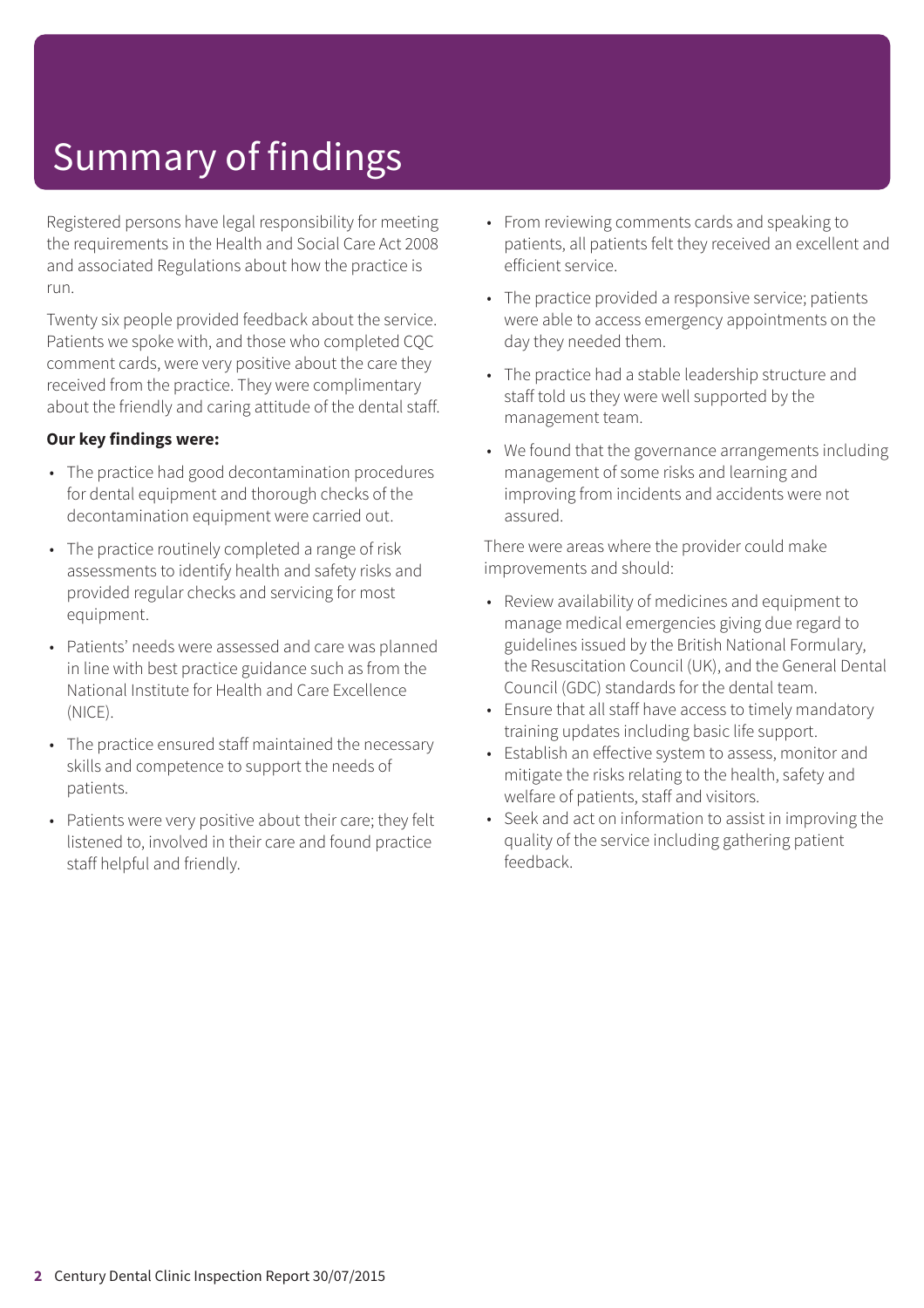### The five questions we ask about services and what we found

We always ask the following five questions of services.

#### **Are services safe?**

We found that this practice was providing safe care in accordance with the relevant regulations.

The practice had some systems in place to minimise the risks associated with providing dental services such as policies and procedures. The practice had a number of risk assessments in place for health and safety. There was a safeguarding lead and staff understood their responsibilities in terms of identifying and reporting any potential abuse. The practice had systems in place for the management of infection control, medical emergencies and dental radiography.

However, there were some areas where the practice should make improvements. Some equipment, dental materials and refrigerator temperatures were not adequately checked. Sharps procedures in the practice were not always assured for safety.

Although the practice reported staff accidents, systems for reporting and learning from incidents were not fully in place. The practice had recruitment processes in place, however not all necessary checks were carried out and recorded.

### **Are services effective?**

We found that this practice was providing effective care in accordance with the relevant regulations.

The practice could demonstrate they followed relevant guidance, for example, issued by the National Institute for Health and Care Excellence (NICE) and The Department of Health (DH). The practice monitored patients' oral health and gave appropriate health promotion advice. Staff explained treatment options to ensure that patients could make informed decisions about any treatment.

There were systems in place for recording written consent for treatments. The practice maintained appropriate medical records and details were updated appropriately. The practice worked well with specialist colleagues and timely referrals were made, as they were frequently in house.

Staff engaged in continuous professional development (CPD) and were meeting the training requirements of the General Dental Council (GDC).

### **Are services caring?**

We found that this practice was providing caring services in accordance with the relevant regulations.

We received highly positive feedback from speaking to patients and through comment cards that they were treated with dignity and respect. They reported a positive and caring attitude amongst the clinical and administrative staff. We found that patient records were stored securely and patient confidentiality was well maintained.

#### **Are services responsive to people's needs?**

We found that this practice was providing responsive care in accordance with the relevant regulations.

Patients had good access to appointments, including emergency appointments, which were available on the same day. Staff were able to provide a very flexible service to meet the needs of patients. Members of staff spoke different languages which supported good communication between staff and patients. The needs of people with disabilities had been considered in terms of accessing the service.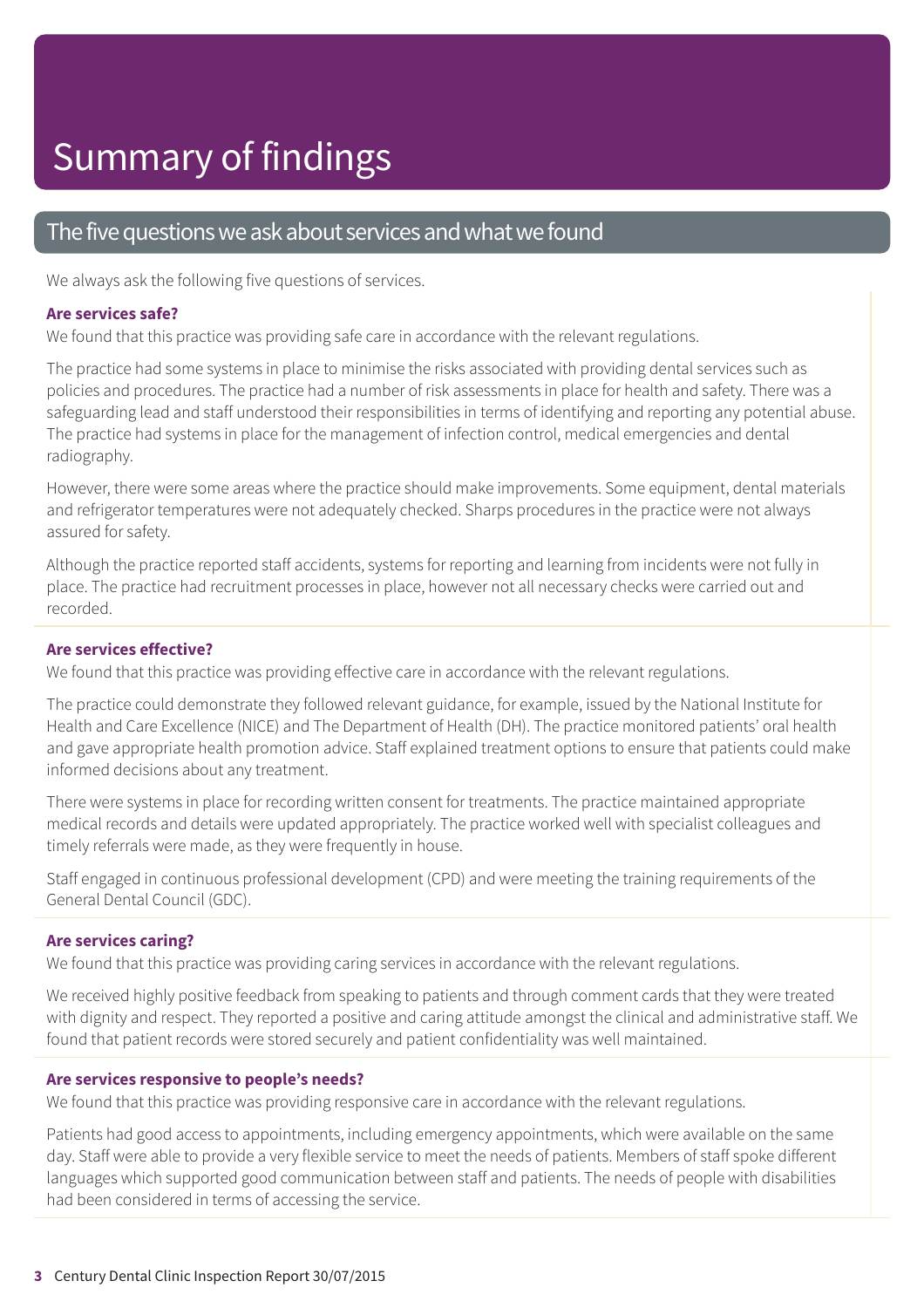There was a clear complaints procedure and we saw that the practice responded to complaints in line with the stated policy.

#### **Are services well-led?**

We found that this practice was providing a well-led service in accordance with the relevant regulations.

Some governance arrangements were in place to guide the management of the practice. This included having appropriate policies and procedures and staff meetings. We found that the outcomes of risk assessments or audits had been reviewed and acted on in a timely manner. However there were some areas where the practice should make improvements. Risk assessments, incident reporting, complaints, audits, assurances of staff mandatory CPD activities and staff meetings were not always being used effectively to monitor and improve the quality of care.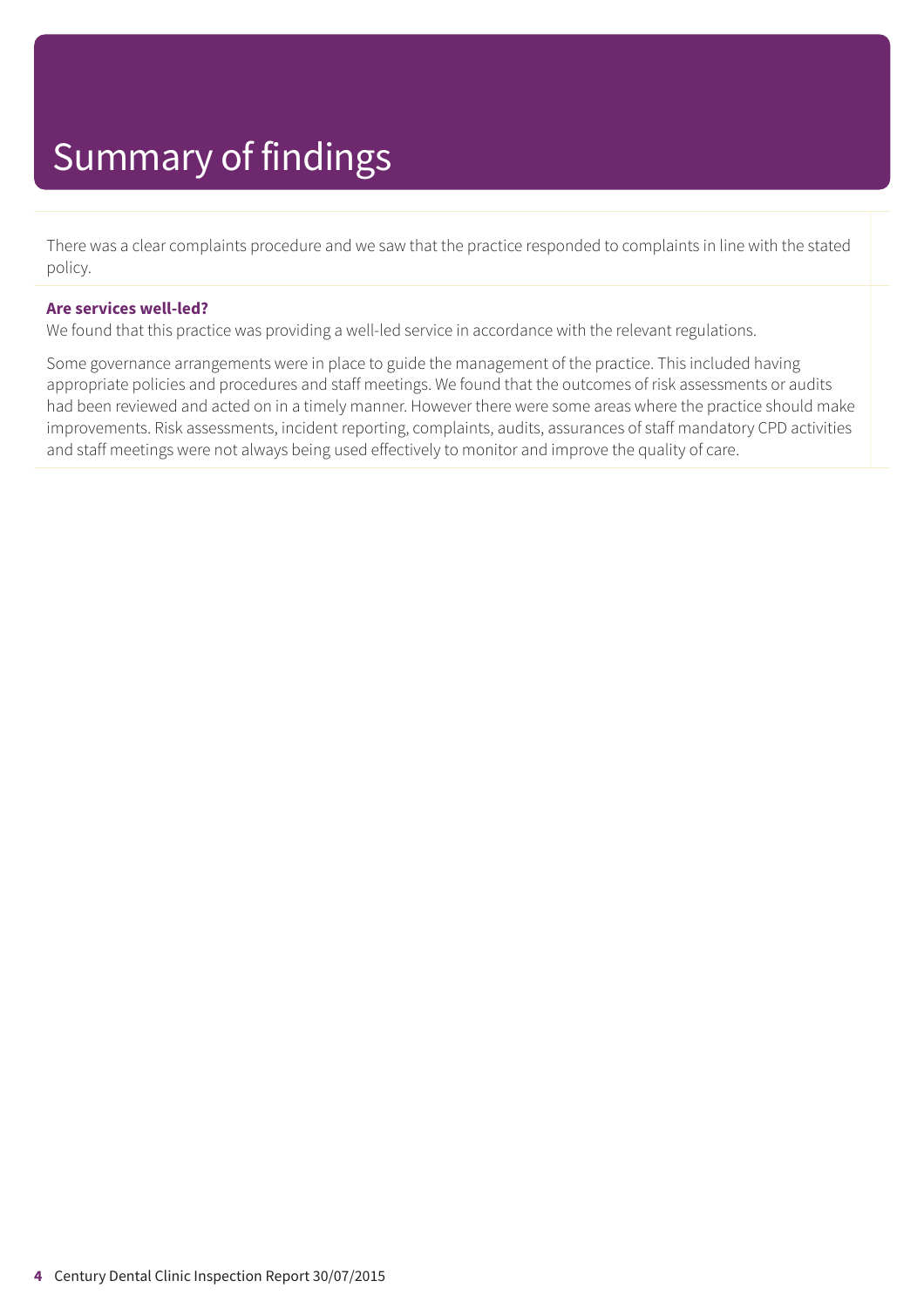

# Century Dental Clinic **Detailed findings**

### Background to this inspection

We carried out an announced, comprehensive inspection on 17 June 2015. The inspection took place over one day. The inspection was led by a CQC inspector. They were accompanied by a dentist specialist advisor.

We reviewed information received from the provider prior to the inspection. This included the practice's Statement of Purpose and complaints received over the previous 12 months.

During our inspection visit, we reviewed policy documents, staff records and dental care records. We spoke with three members of staff, which included the principal dentist, lead dental nurse and practice manager. We conducted a tour of the practice and looked at the storage arrangements for emergency medicines and equipment. We observed a dental nurse carrying out decontamination procedures of dental instruments and also observed staff interacting with patients in the waiting area.

Twenty six people provided feedback about the service. Patients we spoke with and those who completed CQC comment cards were very positive about the care they received from the practice. They were complimentary about the friendly and caring attitude of the dental staff.

To get to the heart of patients' experiences of care and treatment, we always ask the following five questions:

- Is it safe?
- Is it effective?
- Is it caring?
- Is it responsive to people's needs?
- Is it well-led?

These questions therefore formed the framework for the areas we looked at during the inspection.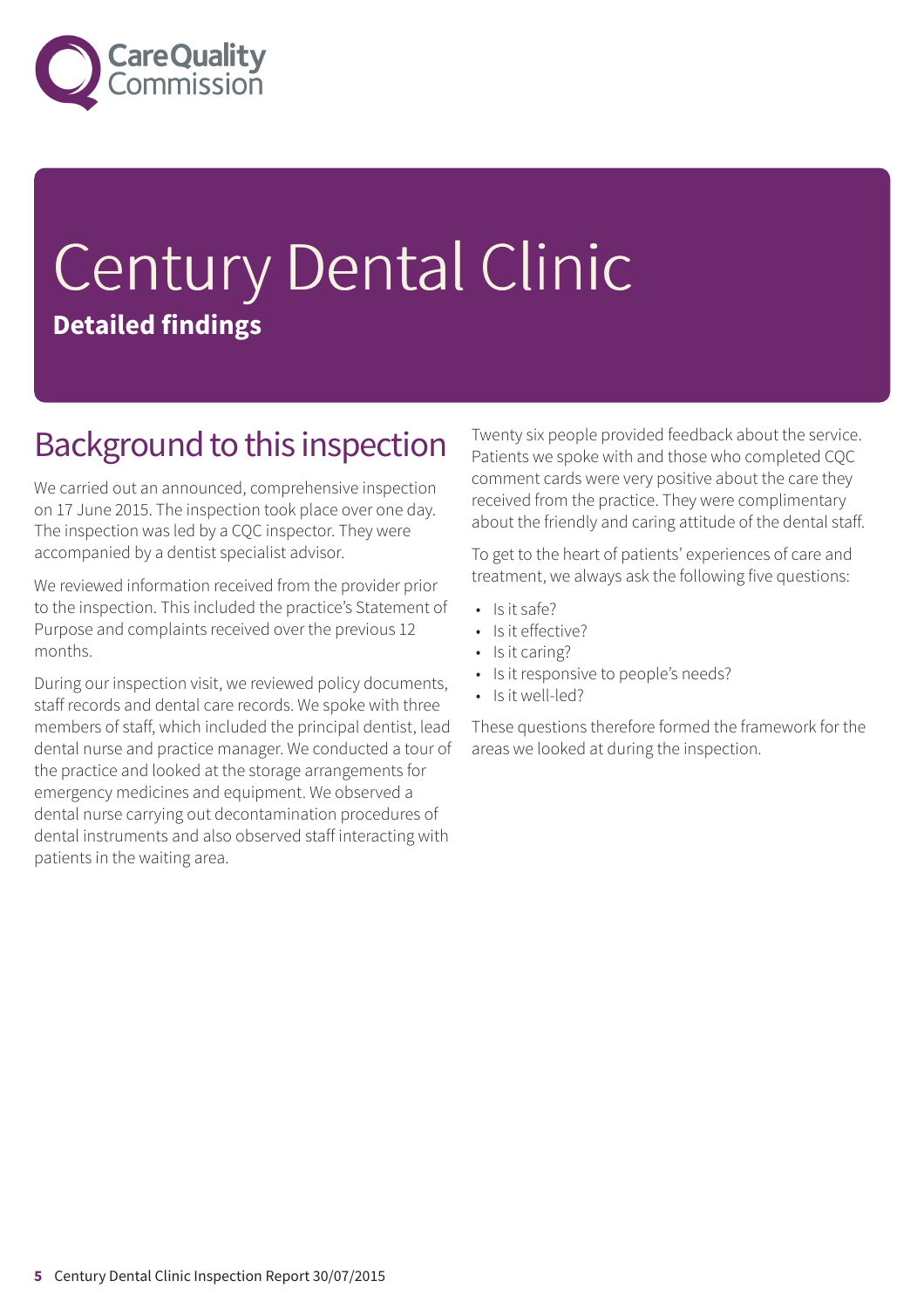### **Our findings**

### **Reporting, learning and improvement from incidents**

The practice had a system and policy in place to report and record accidents in the practice for staff, and from reviewing records we saw some incidents recorded related to staff injuries, including a needle stick injury. The staff were aware of the need to report incidents as per the Reporting of Injuries, Diseases and Dangerous Occurrences Regulations (2013) (RIDDOR) but they had never had to do so.

The incident reporting system was not fully robust. There had been no reported significant events or incidents in the last year and there was not a culture of recording and discussing significant events over time apart from accidents that occurred, related to staff. The practice had a significant incidents policy in place that was reviewed annually and we saw an incident form template, however these had not been used, and the policy was not followed. From discussions with staff and reviewing minutes of meetings, significant events and accidents were not discussed, so learning from these did not take place in order to improve the quality and safety of care.

We were told that a significant event involving a patient had occurred in the practice where a patient had become unwell prior to treatment, and although staff responded appropriately, it had not been recorded as an incident.

We were told that if incidents arose where people who use services were affected, the practice would inform them where something had gone wrong, give an apology and inform patients of any actions taken as a result. There had not been any instances where service users had been affected.

### **Reliable safety systems and processes (including safeguarding)**

The practice had policies and procedures in place for child protection and safeguarding adults, which had been updated yearly. This included contact details for the local authority safeguarding team. This information was easily accessible to staff.

The practice manager and the principal dentist were the safeguarding leads for the protection of vulnerable children and adults. Most staff, apart from one clinician, had completed safeguarding training for adults and children to

level two. Staff were able to describe potential signs of abuse or neglect and how they would raise concerns with the safeguarding lead. There had been no safeguarding issues reported by the practice to the local safeguarding team.

Staff were aware of the procedures for whistleblowing if they had concerns about another member of staff's performance. Staff told us they were confident about raising such issues with the principal dentist or practice manager, however they had never had to do so. We saw the whistleblowing policy for the practice.

Patient records, including x-rays were stored electronically and all notes we saw were contemporaneous and secure.

Staff described systems in place to prevent wrong site surgery by cross referencing x-ray, mouth and patient checks. During procedures such as root canal surgery and fillings, the practice routinely used rubber dams. (A rubber dam is a thin, rectangular sheet, usually latex rubber, used in dentistry to isolate the operative site from the rest of the mouth.)

The practice had carried out a range of risk assessments and implemented policies and protocols with a view to keeping staff and patients safe. The practice had comprehensive policies and procedures for the safe handling of sharps and guidance for the management of a sharps injury; however they did not have a sharps risk assessment in place. We found that dental nurses were removing needles from syringes prior to disposal in sharps containers. We were told that needle guards were being utilised by dental nurses as a means of prevention in most situations, however not at all times. We were told that dentists were re-capping needles after use. Shortly following the inspection, the practice completed a sharps risk assessment and shared this with us. We saw that the practice planned to use disposable needles and syringes as a result of the assessment.

### **Medical emergencies**

The practice had arrangements in place to deal with medical emergencies. Most staff had received training in emergency resuscitation and basic life support. Staff were aware of the practice protocols for responding to an emergency and we saw the medical emergencies procedure.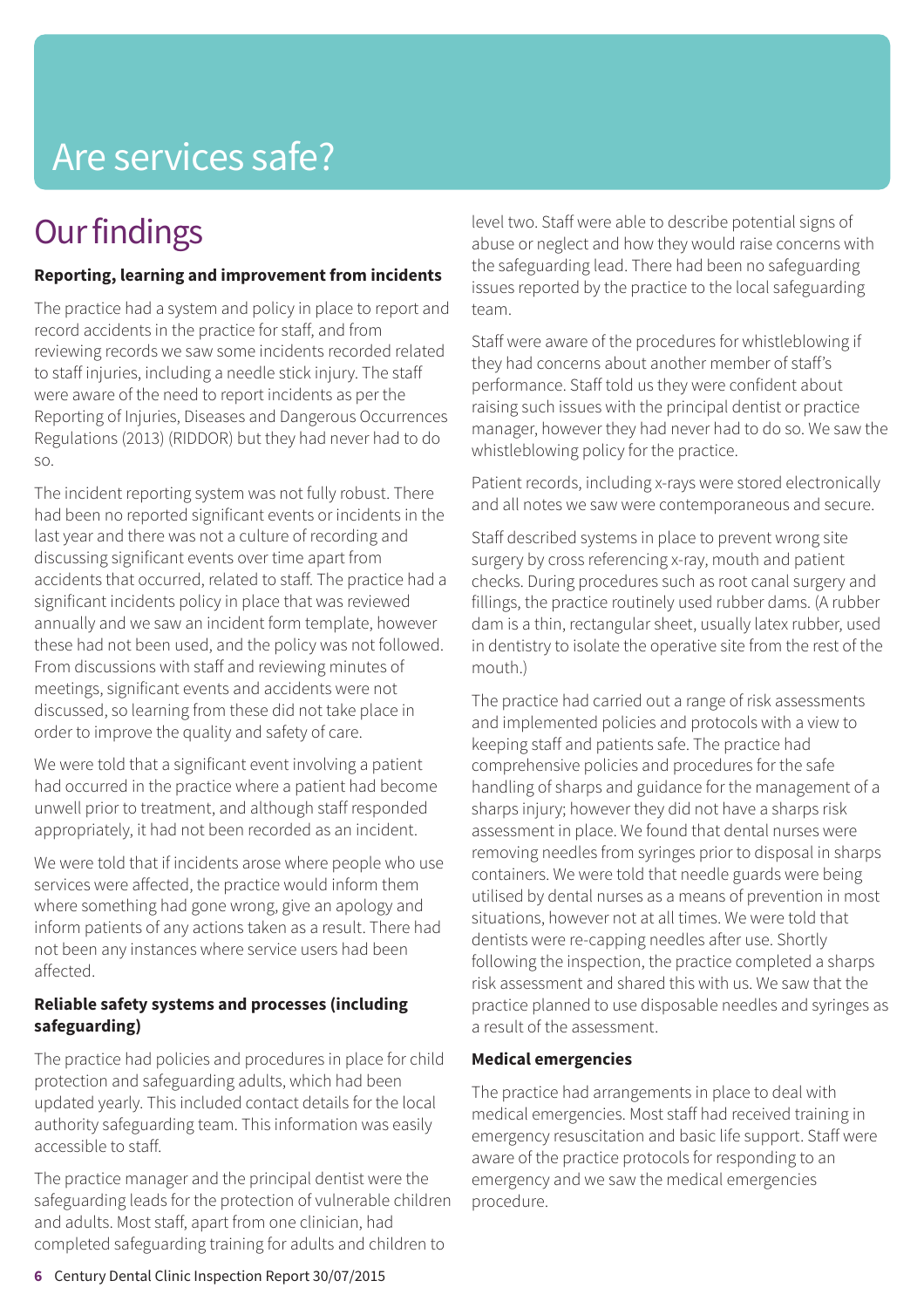The practice had a range of emergency equipment in accordance with guidance issued by the Resuscitation Council UK, however we noted that some items such as a self-inflating oxygen bag, masks and portable suction equipment were on order at the time of inspection. The practice stocked a range of relevant emergency medicines, although some medicines did not fully align to the recommended guidance.

Oxygen and an automated external defibrillator (AED) were available in the practice. (An AED is a portable electronic device that analyses life threatening irregularities of the heart and delivers an electrical shock to attempt to restore a normal heart rhythm). The medicines and equipment were regularly checked by staff and comprehensive records of these checks were kept.

### **Staff recruitment**

The practice staffing consisted of a principal dentist who was the director, five associate dentists, a self-employed dentist, three dental nurses, three self-employed hygienists, a practice manager and a receptionist. Staff who were not directly employed by the practice also had a range of information in their personnel files including criminal records checks, evidence of professional registration and identification.

The practice had a recruitment policy in place which had been reviewed, however this did not include all the recruitment checks that were required for new staff. The practice had recruited two new permanent part time dental nurses in 2014 and we found that they had completed identity checks and had a copy of the CV for both members of staff. However disclosure and barring service (DBS) checks had not been completed for one staff member and they had an outdated copy of a criminal records check for the other employee. Written references were not taken for either employee, as verbal recommendations had been provided. There was an induction programme for new staff and staff were provided with an employee handbook to facilitate the process.

We were told that the practice was in the process of updating DBS checks for all staff, as it was practice policy to now update them every three years. We saw evidence of this for three members of staff who had worked with the practice for some time.

### **Monitoring health & safety and responding to risks**

The practice had a range of health and safety risk assessments and policies in place that were updated annually. Policies included a general health and safety policy, a range of infection control policies, fire safety, latex and mercury handling. A health and safety risk assessment was carried out two yearly by an external company and we saw that health and safety training had been booked for staff.

The practice reported they had recently received fire training in April 2015. The practice completed a fire risk assessment during their fire training session. We saw documents demonstrating that fire alarms, emergency lighting and fire extinguishers had been recently checked in October 2014 and additionally, records showed that the practice carried out daily visual checks of emergency exits.

There were effective arrangements in place to meet the Control of Substances Hazardous to Health 2002 (COSHH) regulations. There was a COSHH file where risks to patients, staff and visitors that were associated with hazardous substances had been identified and actions were described to minimise these risks. This folder was updated annually. We saw that not all COSHH products were stored securely as some cleaning products were in a cupboard that was accessible to patients.

The practice did not have a business continuity plan in place, however during the inspection they agreed that this would be implemented as a result of the inspection. We saw a risk log where a premises risk assessment had been carried out with mitigating actions in place. The practice also completed a disability assessment audit two yearly and planned actions were to install a handrail where they provided ramped access to the premises.

The practice had assessed risks to staff and we saw an annual health and safety risk assessment for cleaning staff and risk assessments for expectant mothers.

The practice were not aware of specific Medicines and Healthcare products Regulatory Agency (MHRA) alerts. If there were any medicines alerts we were told these were sent through from the medicines companies. The practice were aware of other safety alerts such as public health alerts that were disseminated by the local authority and we were shown the pandemic flu alert and action plan the practice had put in place.

### **Infection control**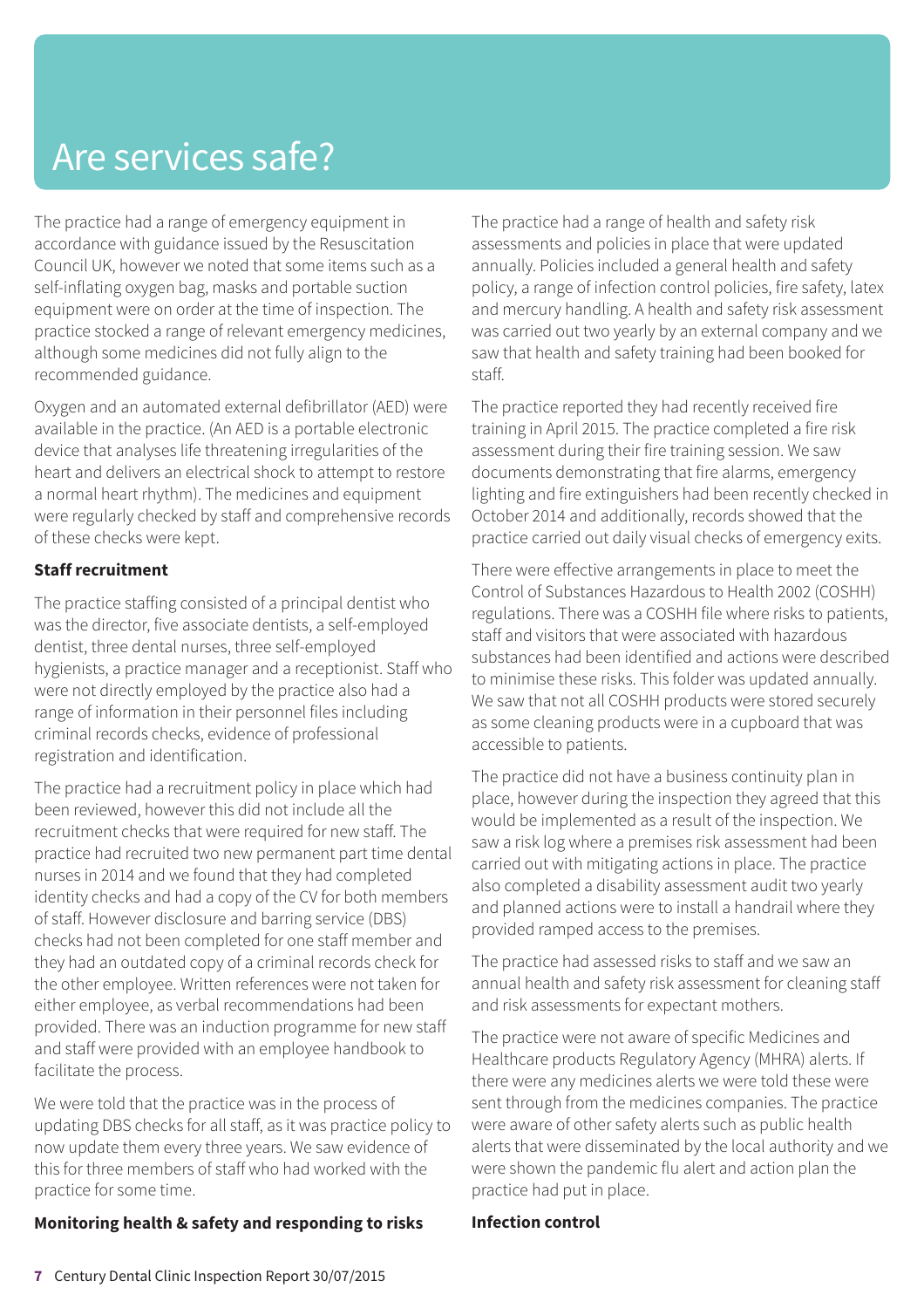There were systems in place to reduce the risk and spread of infection. There was an infection control policy with detailed infection control procedures which included the decontamination of dental instruments, hand hygiene, use of protective equipment, the segregation and disposal of clinical waste, sharps safety, dealing with spillages, and immunisation for staff. One of the dental nurses was the infection control lead. The infection control lead, we were told, had completed online infection control training, but this was not recorded. The infection control lead provided regular infection control training and updates for staff internally, however there were no records of this. We saw a detailed hand-out that had been provided to update staff as to the changes that had occurred with department of health infection control guidance.

The practice had followed the guidance on decontamination and infection control issued by the Department of Health, namely 'Health Technical Memorandum 01-05 - Decontamination in primary care dental practices (HTM 01-05)'. In accordance with HTM 01-05 guidance an instrument transportation system had been implemented to ensure the safe movement of instruments between treatment rooms and the decontamination area which ensured the risk of infection spread was minimised.

We examined the facilities for cleaning and decontaminating dental instruments. There were two dedicated decontamination rooms. Each decontamination room was shared by two treatment rooms and the layout meant that staff were entering into the decontamination areas from different access points. Entrance was by means of a sliding door activated by a button to press, which minimised the spread of infections. Each decontamination room had clearly marked 'dirty', 'clean', 'wash', rinse' and 'inspect' areas. One of the dental nurses demonstrated how they used the room and showed a good understanding of the correct processes.

Dental nurses wore appropriate protective equipment, such as heavy duty gloves and eye protection. All staff were manually cleaning instruments in each of the decontamination rooms. One decontamination room did allow for such cleaning to take place in it with dedicated sinks for cleaning, rinsing and hand washing. The second decontamination room did not have a hand washing sink, but one was available just inside the treatment areas, accessed via the sliding doors.

Following manual cleaning, equipment was placed in an ultrasonic bath. An illuminated magnifier was used to check for any debris during the cleaning stages. Items were pouched and date stamped and placed in a vacuum autoclave (steriliser) after cleaning. The date stamps indicated an expiry date, identifying how long they could be stored for before the sterilisation became ineffective. We noted during the inspection that in three treatment rooms, equipment was within expiry dates but in one of the treatment rooms there was a drawer with pouched equipment that had expired in 2014 and 2015. We were told that equipment was checked monthly but checks were not logged. We alerted practice staff to this during the inspection and they reported they would remove this equipment.

The practice had a robust system of daily logs used by the dental nurses, for the checking of the ultrasonic cleaner and autoclave at the beginning and the end of the day, along with a comprehensive decontamination room checklist. There were also completed weekly and monthly logs with testing strips attached to the log books.

Clinical areas and decontamination rooms were clean and free of clutter. The practice had sealed floors and work surfaces. Cleaners gave the practice a thorough clean once weekly, however practice staff ensured the practice areas including dental chairs, work surfaces, treatment room floors and toilet facilities were cleaned on a twice daily basis. The leather seating in the waiting room was cleaned monthly. We noted that some items such as the computer equipment in one of the treatment rooms had an accumulation of dust. A cleaning schedule was in place; however this did not detail all equipment and areas that were to be cleaned. Cleaning equipment provided took into account national guidance on colour coding equipment, to prevent the risk of infection spread.

We saw adequate hand washing facilities including hand soap and paper towels by all hand washing sinks. Sufficient stocks of personal protective equipment (PPE) including gloves and eye protection were available, but at the time of inspection the practice did not have any disposable aprons. We were told these had been ordered.

There had been regular, annual infection control audits with the last one completed in January 2015, however the practice were planning on starting six monthly audits. The infection control audits seen were adequately detailed, following HTM 01-05 guidance and they had not identified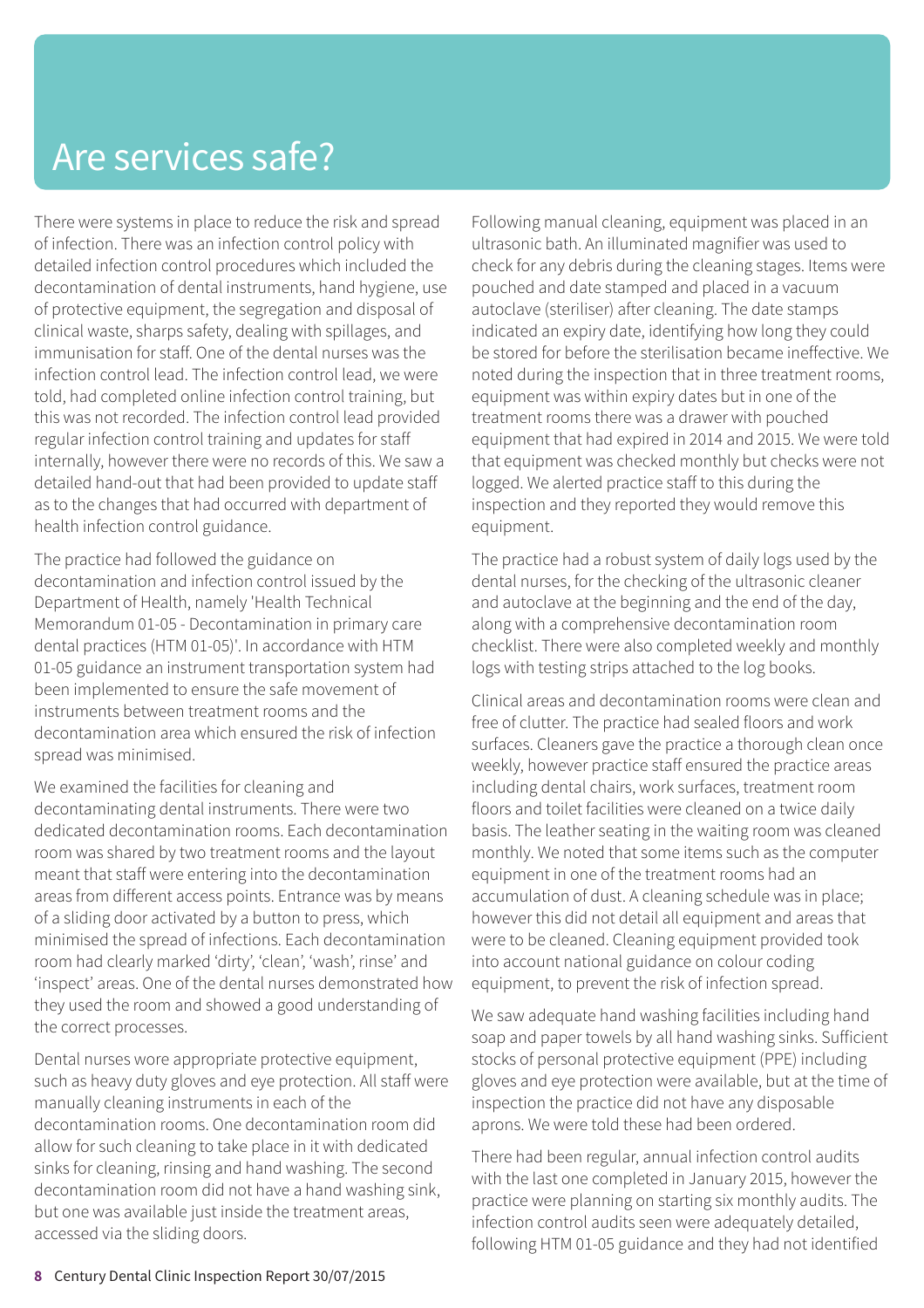any issues. However, we noted a number of minor issues which had not been picked up through this audit. For example, one of the dental room chairs had a small tear which may have posed a risk as adequate infection prevention could not be maintained. The practice told us this chair was spare and was not used, but they agreed to remove the chair on the day of inspection.

The practice had an on-going contract with a clinical waste company. We saw a track record of waste consignment notices for the last two years. This included the collection of clinical waste including amalgam and safe disposal of sharps. We were shown a secure, locked area outside of the practice where waste, including sharps, were stored. A waste audit was carried out in September 2014. We were told that occasionally, sealed sharps containers were placed in a cupboard in the decontamination rooms before being taken to the storage area; however this was discussed with the practice and they agreed to ensure staff stored sharps containers safely. We saw that all staff including those self-employed and associate dentists had Hepatitis B immunization records in their files. All staff were required to show that they had been effectively vaccinated against Hepatitis B to prevent the spread of infection between staff and patients. Practice staff showed us the methods they used to assure dental water line safety. The practice used dental chairs with a water bottle attached. They used fresh distilled water in each water bottle each day, and the practice had water distillers in the decontamination rooms, which were emptied daily. In addition, water treatment tablets were used in each dental chair bottle on a daily basis. According to the manufacturer's guidelines for the dental chairs and tablets, this eliminated the need to purge water at night. Dental water lines were flushed at the start of the day for two minutes.

The practice had also carried out annual water quality testing, the last in March 2015. Records showed that a Legionella risk assessment had been carried out by an external company in April 2015 and no issues were identified. (Legionella is a bacterium found in the environment which can contaminate water systems in buildings.)

#### **Equipment and medicines**

We found that most of the equipment used at the practice was regularly serviced and well maintained. For example, we saw documents showing that the air compressor and

autoclaves had all been serviced. We saw the recent pressure vessel certificate dated April 2015. Portable appliance testing (PAT) was completed in March 2015 in accordance with good practice guidance. (PAT is the name of a process during which electrical appliances are routinely checked for safety.) We noted that one of the ultrasonic baths was new, however the other had last been checked in 2011 and was due a service. Not all the dental chairs had regular maintenance checks. One chair was new and we saw it had been purchased in January 2015; however the three other dental chairs were due to be serviced. The practice had booked dates for these to be completed.

The practice was well stocked with single use equipment, however there was no structured system for the re-ordering and monitoring of dental materials kept in the refrigerator. We found two out-of-date tubes of dental material, which expired in June 2014. There were no checks carried out for the monitoring of the refrigerator temperature and there was no thermometer attached.

All prescriptions were printed off the computer systems, ensuring that risks were reduced for the practice. Prescription pads were not used. Prescriptions were stored in patient electronic records and the practice also kept a file of previous prescriptions issued.

Batch numbers and expiry dates for local anaesthetics were recorded in the clinical notes. These medicines were stored safely and could not be accessed inappropriately by patients. The practice used an external company for all treatments requiring sedation. This company brought all necessary equipment including equipment for monitoring patients' vital signs. Intravenous sedation was not carried out at the practice.

### **Radiography (X-rays)**

The practice kept a radiation protection file in relation to the use and maintenance of x-ray equipment. There were suitable arrangements in place to ensure the safety of the equipment. The local rules relating to the equipment were held in each treatment room that housed an x-ray machine. An external radiation protection advisor (RPA) gave support to the practice and the practice had two identified radiation protection supervisors (RPS). The procedures and equipment had been assessed and critical examination packs were available for two x-ray machines as well as on-going maintenance records for the other two machines.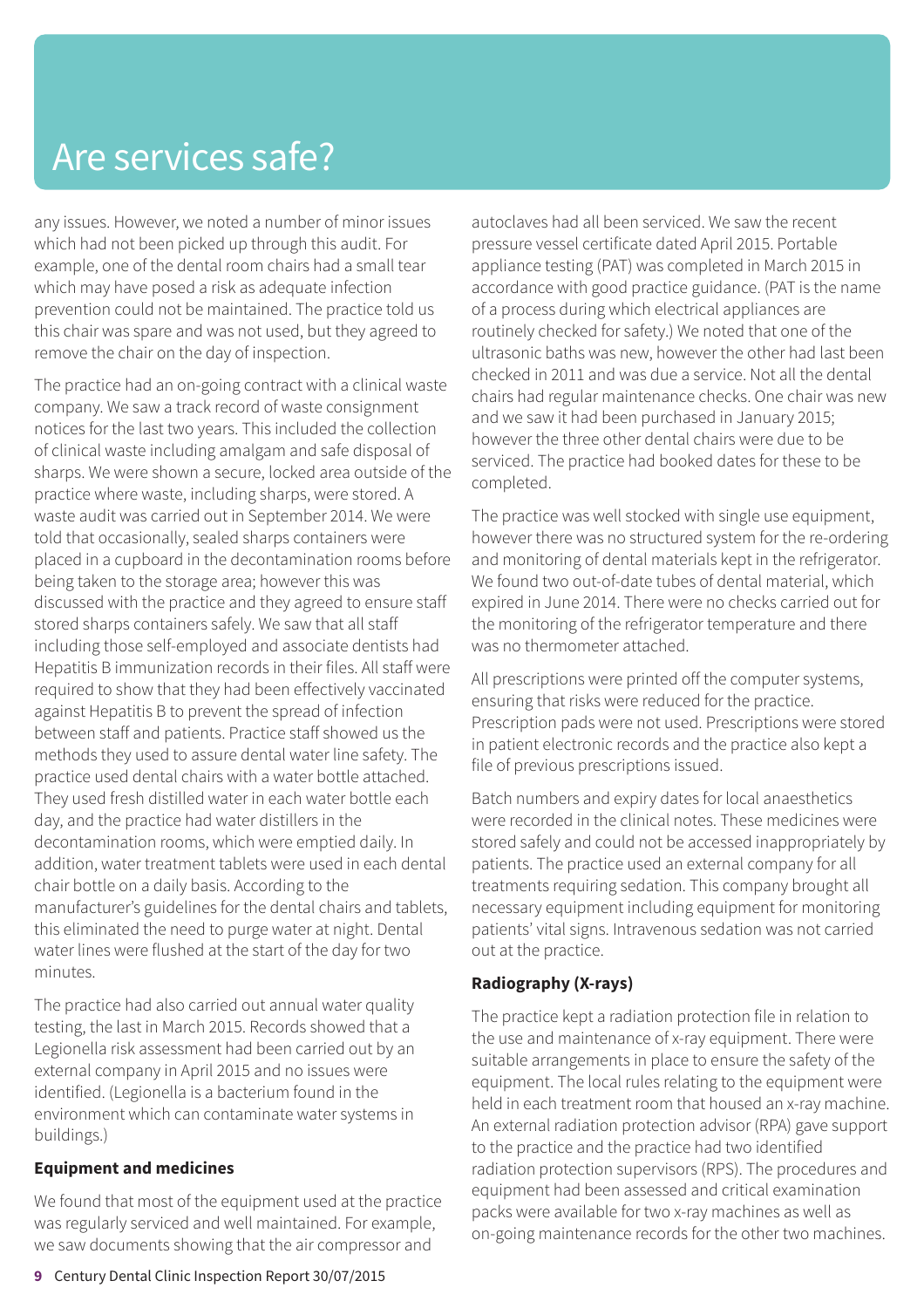Not all the critical examination packs were available to view on the day of inspection. All clinical staff had completed radiation training and most evidence of this training was in the radiation protection file, apart from training evidence for one dental nurse. X-rays were

electronic and were stored within patient records. We saw radiography audits undertaken in 2014 and 2015 with actions identified, that the local rules needed to be updated. This action had been completed.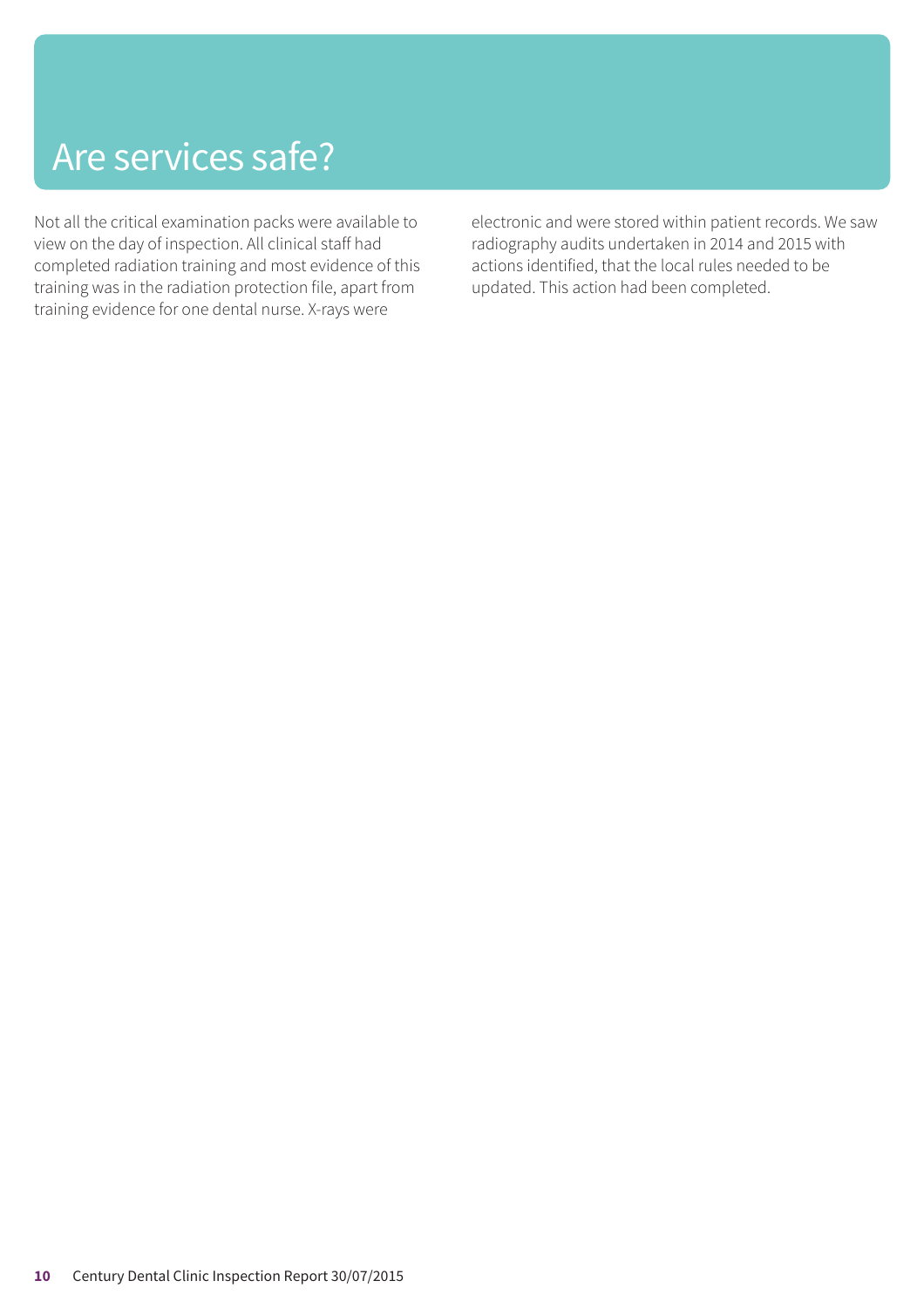## Are services effective? (for example, treatment is effective)

### **Our findings**

### **Monitoring and improving outcomes for patients**

We reviewed a sample of dental care records and discussed patient care with the principal dentist. We found that the dentists regularly assessed patients' gum health, and soft tissues (including lips, tongue and palate) were regularly examined. Dentists took x-rays at appropriate intervals, as informed by guidance issued by the Faculty of General Dental Practice (FGDP) and the Ionising Radiation (Medical Exposure) Regulations 2000 (IR(ME)R). They also recorded the justification, grading, findings and quality assurance of images taken.

The records showed that an assessment of periodontal tissues was periodically undertaken using the basic periodontal examination (BPE) screening tool. (The BPE is a simple and rapid screening

tool used by dentists to indicate the level of treatment need in relation to a patient's gums.) If scores were indicative of advanced gum disease, patients were referred to specialists that worked within the practice where a full charting was carried out

The principal dentist was aware of and complied with National Institute for Health and Care Excellence (NICE) guidance in relation to deciding appropriate intervals for recalling patients and antibiotic prophylaxis.

Records showed thorough and detailed dental records, including medical histories and clear records that patients were involved in care decisions, with documented price discussions.

### **Health promotion & prevention**

The practice promoted maintenance of good oral health. Staff told us they discussed oral health with their patients, for example, effective tooth brushing, oral hygiene, prevention of gum disease and dietary advice. Dentists identified patients' smoking status and discussed smoking cessation; the principal dentist being a certified smoking cessation practitioner. Dentists also carried out examinations to check for the early signs of oral cancer. Prescription of high fluoride toothpastes were evident in patient records and high risk patients were identified for fluoride varnish applications.

We observed that there were some health promotion materials displayed in the waiting area, particularly for dental care in children and also smoking and oral health leaflets.

### **Staffing**

The practice benefited from employing a range of dental staff across dental specialisms in order to provide effective care for patients and a diverse skill mix. Opportunistic advice could be sought from peers where needed. The majority of staff at the practice worked part time, as they worked in other dental practices or hospitals. We were shown how the practice manager used an electronic system to ensure adequate staff were available. Due to the range of staff employed, the practice could provide comprehensive staff cover and we were told that the practice used an agency to secure dental nurses if the need arose.

Staff told us they received appropriate professional development and training from the practice and were given time to attend courses. We reviewed some staff files and saw evidence of training certificates. The training covered some of the mandatory requirements for registration issued by the General Dental Council (GDC). The practice ensured they had up to date details of registration with the GDC for all dental staff. The practice however, did not have full assurances that all dental staff working at the practice had undertaken all appropriate mandatory training as part of their CPD.

### **Working with other services**

Most referrals to other services were in house, to other specialist colleagues that worked within the practice such as the orthodontist, prosthodontists and hygienists. A few referrals were made to secondary care for complex cases.

All written protocols were issued by printing off referrals from the computer system and sending these on immediately. Referrals to both internal and external professionals were detailed. Patients were given a copy of the referral letter and it was visible in the patient record.

### **Consent to care and treatment**

The practice ensured signed, valid consent was obtained for all care and treatment. Staff discussed treatment options, including risks and benefits, as well as costs, with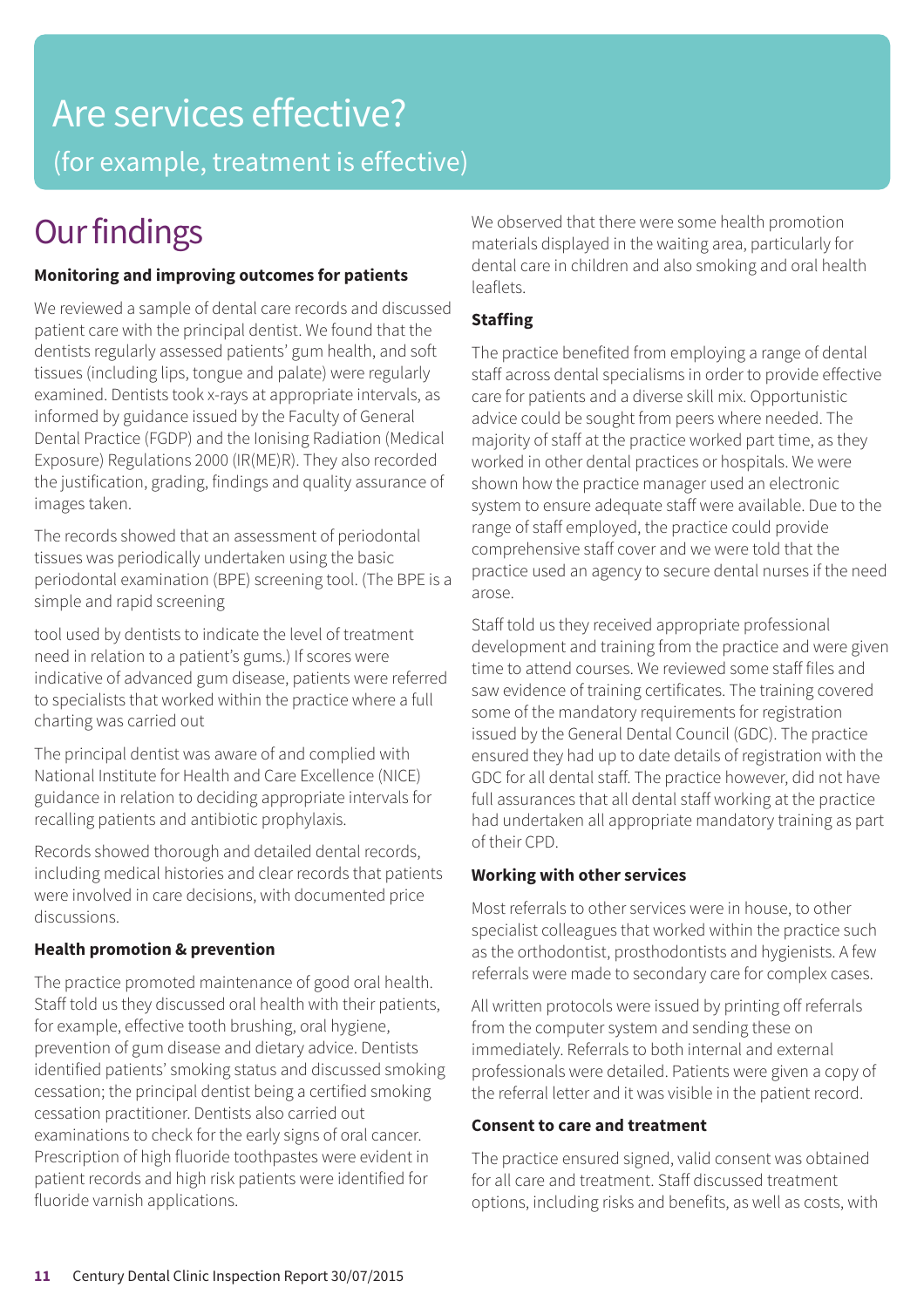### Are services effective? (for example, treatment is effective)

each patient. Notes of these discussions were recorded in the clinical records and signed price estimates were also evident. Further detailed written consent was also obtained for complex dental procedures.

We saw evidence that dental staff had an understanding of the requirements of the Mental Capacity Act 2005 (MCA). Staff could accurately explain the meaning of the term

mental capacity and described to us their responsibilities to act in patients' best interests, if patients lacked some decision-making abilities. A number of staff had completed MCA training in April 2015. The MCA provides a legal framework for health and care professionals to act and make decisions on behalf of adults who lack the capacity to make particular decisions for themselves.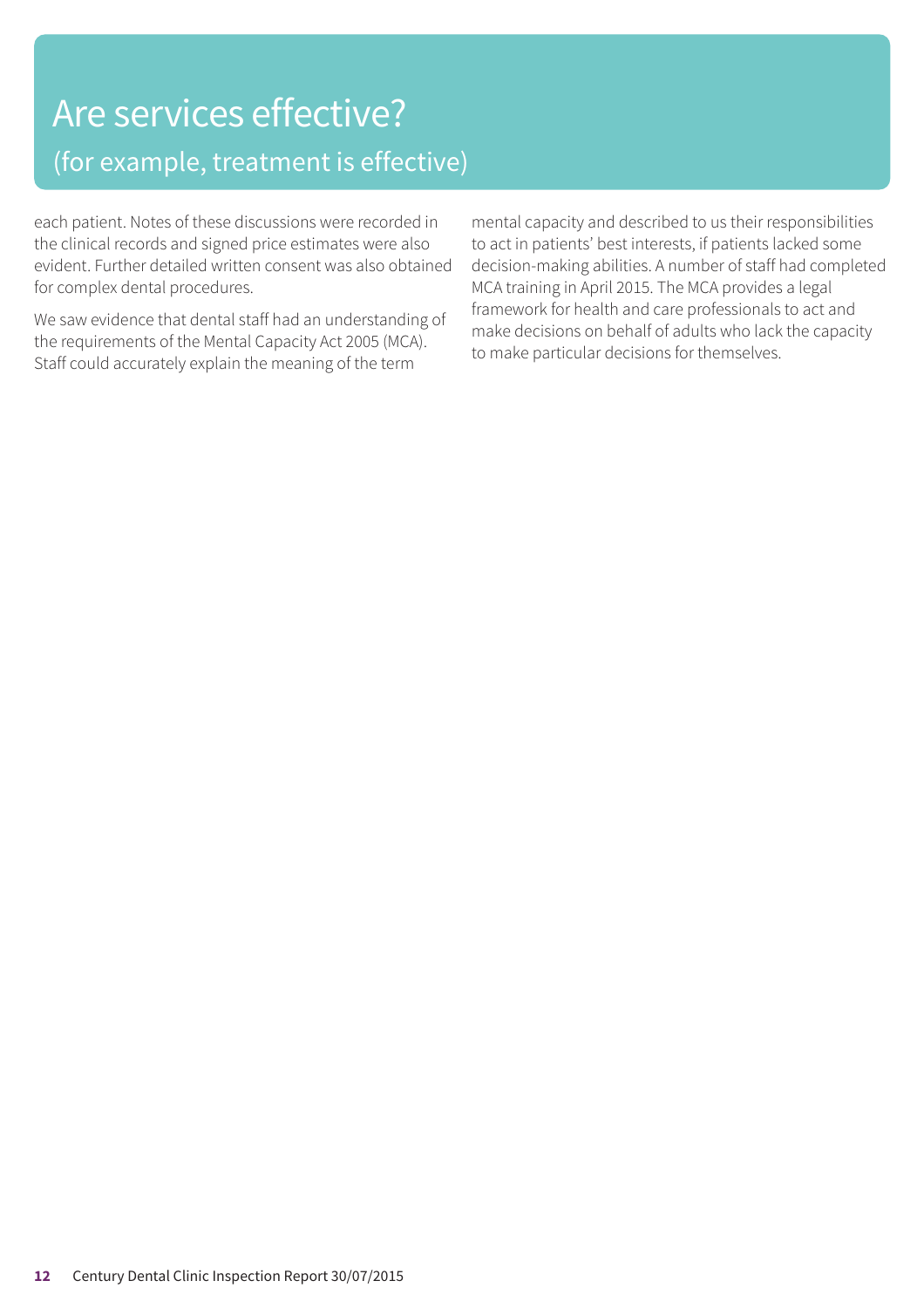# Are services caring?

### **Our findings**

### **Respect, dignity, compassion & empathy**

From reviewing CQC comments cards, we noted that 100% of feedback was positive about the practice. Patients felt that the service was exceptionally good, patient friendly, highly professional and caring. The patients we spoke with all commented positively on their experience at the practice and felt it was a very efficient service. Parents were pleased with the level of care their children received.

Patients who reported some anxiety about visiting the dentist commented that the dental staff were good about providing them with reassurance. Staff told us how their electronic record system could bring up alerts if patients were anxious, so staff could support patients appropriately. Staff always called patients following complex dental work in order to reduce any anxieties and to ensure patients were recovering after their procedures.

We observed that clinical and administrative staff provided a personable service as they knew their patients well. They were welcoming and helpful when patients arrived for their appointment and when speaking to patients on the telephone. The practice provided patients with refreshments in the waiting area.

Patients indicated they were treated with dignity and respect at all times. Doors were always closed when patients were in the treatment rooms. All patient records were stored electronically and only accessed via staff. We saw details of the confidentiality policy in the reception area for patients and staff to see. Patients we spoke to had no concerns about confidentiality.

#### **Involvement in decisions about care and treatment**

The practice displayed information in the waiting area which gave details of the dental fees for the range of procedures that the practice offered. CQC comments cards and patients we spoke with indicated that patients felt involved in their care and were always given adequate information about their treatment and fees.

Staff told us that they took time to explain the treatment options available. They spent time answering patients' questions and gave patients a copy of their treatment plan. We saw that records contained consent forms and additionally a signed price estimate. There was a range of information leaflets in the waiting area which described the different types of dental treatments available and the practice website also detailed these treatments.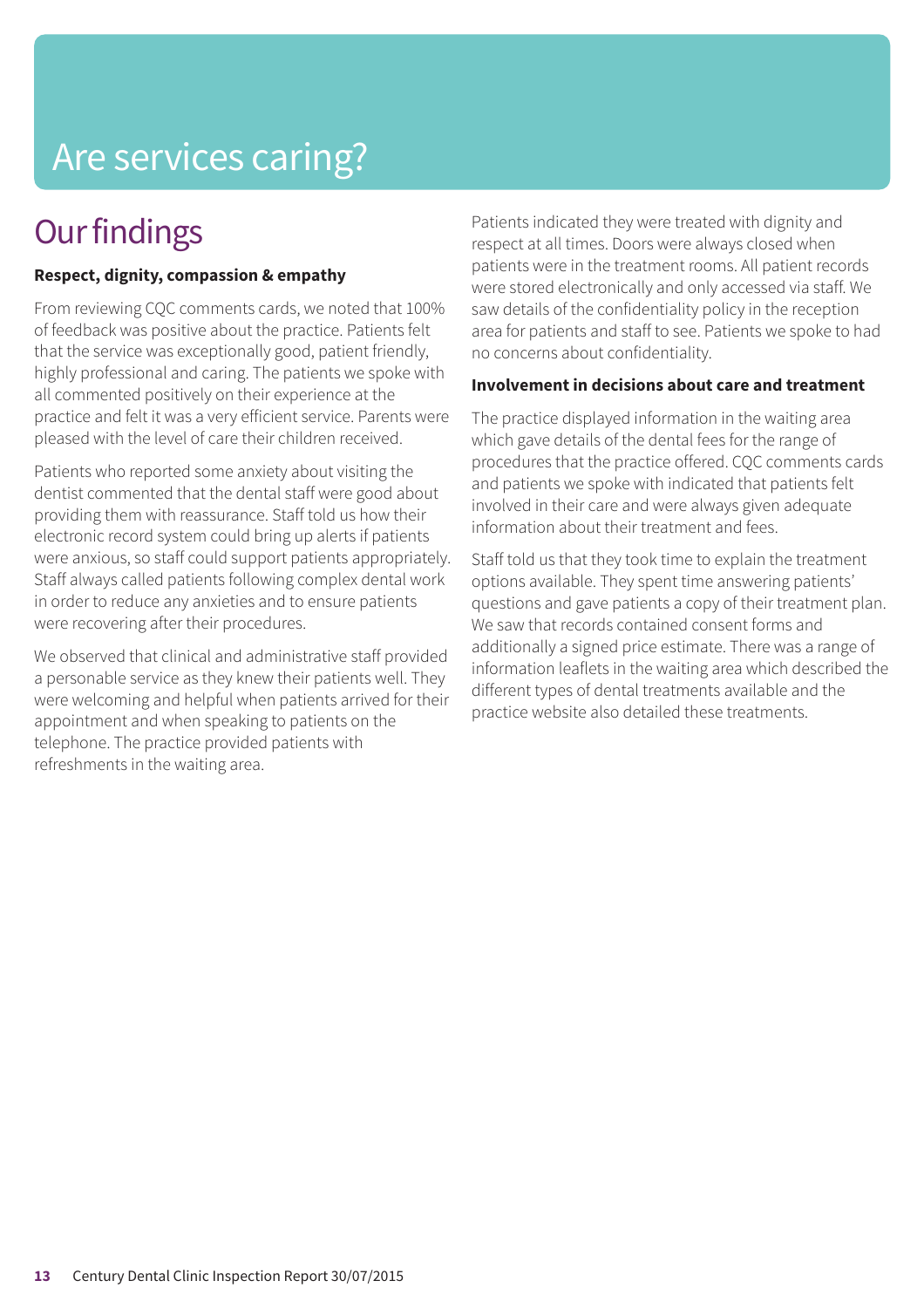## Are services responsive to people's needs? (for example, to feedback?)

### **Our findings**

### **Responding to and meeting patients' needs**

The practice had a system in place to schedule enough time to assess and meet patients' needs. We found that the service was very flexible and was able to adapt to needs of the patients due to the pool of staff available. Staff readily assisted on days they did not normally work so that patient needs could be met. Staff told us they had enough time to treat patients and that patients could always book to see the dentist of their choice.

The feedback we received from patients confirmed that they could get an appointment within a reasonable time frame and that they had adequate time scheduled to receive treatment. We saw during the inspection how the practice fitted in a child requiring a routine dental appointment at the same time as the parent, at short notice.

Staff told us that as well as lengthy discussions with patients about treatment options, the team often provided further telephone calls to patients if additional information was required. Oral care products were available to purchase in the waiting area.

### **Tackling inequity and promoting equality**

The practice had recognised the needs of different groups in the planning of its service. Staff told us they treated everybody equally and welcomed patients from a range of different backgrounds, cultures and religions. Staff spoke different languages, however the practice did not currently utilise a telephone translation service.

The practice had updated policies in place for equal opportunities and equality and diversity. A patient provided an example where staff had acted equitably to accommodate a person with a disability.

The electronic patient record alerted staff if a patient was a wheelchair user. The practice provided ramped access through a side door for wheelchair users. All treatment rooms were wheelchair accessible and dental treatment chairs were seen to be adjustable to provide easy access for patients. Dental equipment could be adjusted if patients were unable to leave a wheelchair. The practice provided a toilet with wheelchair access and an emergency alarm.

A disability assessment audit was carried out every two years by an external contractor to monitor access to the service. The practice planned to install a hearing loop, braille signs and a handrail outside next to the ramped access.

### **Access to the service**

The practice was open Monday 1pm-8pm, Tuesday 9am-6pm, Wednesday and Thursday 8.30am-5.30pm, Friday 8.30am-2.30pm and Saturday 9am-1pm. The practice displayed its opening hours on their premises and on the practice website. Patients were also given a practice information leaflet which included the practice contact details and opening hours.

Online appointments could be booked via the practice website. Patients told us they were given text message reminders for their appointments and the practice also used email and phone calls to communicate with patients.

We asked the practice manager and other staff about access to the service in an emergency or outside of normal opening hours. They told us the answer phone message gave details on how to access out of hours emergency treatment. Patients called the practice manager out of hours, who recorded patient details on an emergency log form. The practice manager then directed the patient to speak to a dental nurse or dentist for clinical advice. Staff felt this system worked well.

The practice kept two emergency appointment slots per day, however where needed they would always see patients requiring urgent treatment and had the flexibility to call upon other dental associates. All patients we spoke to and all CQC comments cards were positive about their experience of getting an appointment, including emergency appointments.

### **Concerns & complaints**

Information about how to make a complaint was displayed in the reception area. The practice had a dedicated complaints folder in the reception area which explained the process thoroughly for patients. The practice had a comments box and also a message facility via the practice website. The practice reported that no issues of concern had been raised via these methods.

There was a complaints policy in place. We reviewed complaints over the last 12 months and the practice had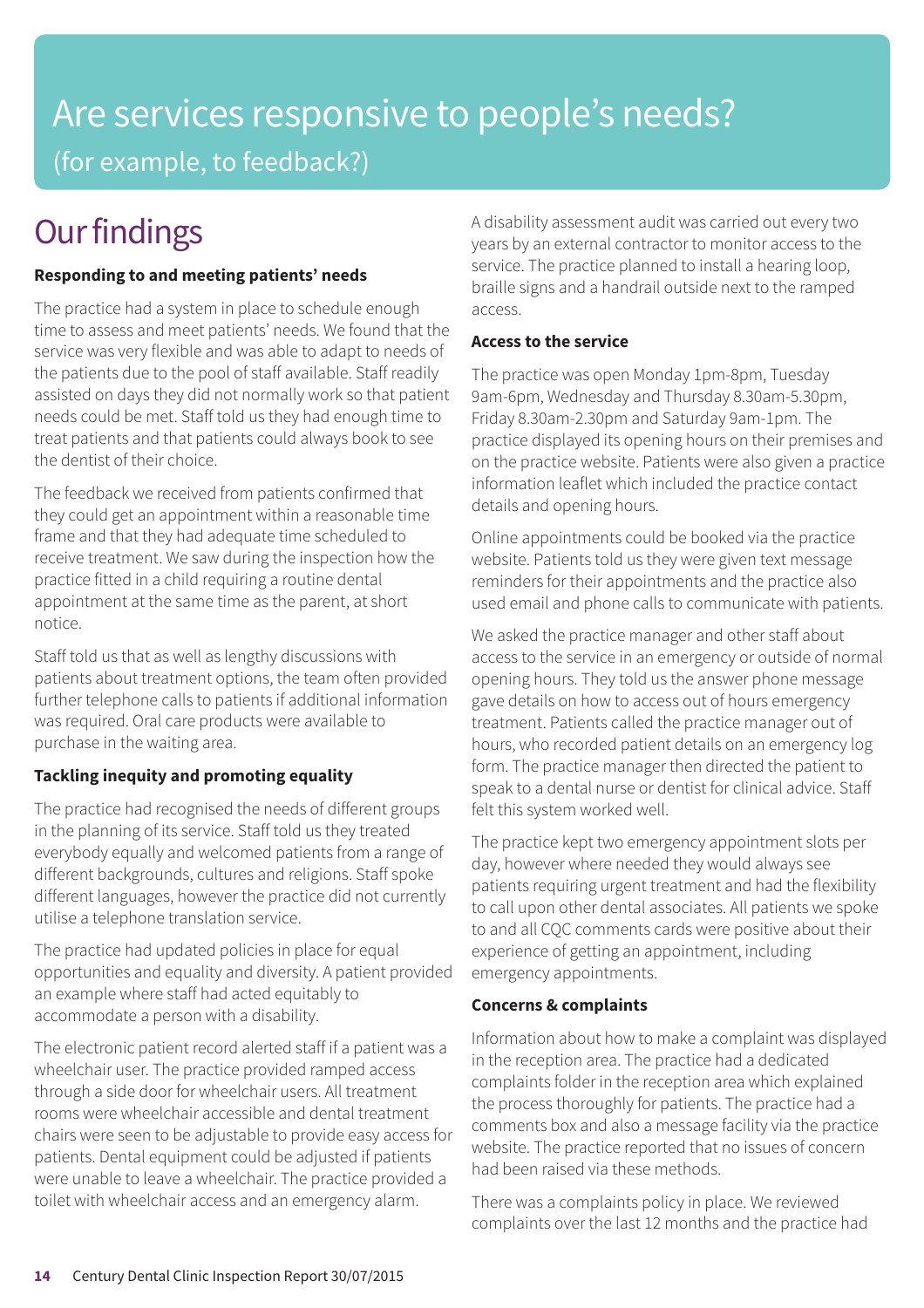# Are services responsive to people's needs?

(for example, to feedback?)

received one complaint in the past year. We saw detailed letters form the patient, acknowledgement from the practice and an appropriate response from the practice after investigating the complaint.

The complaints procedure stated that the practice were to create an action plan, log and to share complaints at

practice meetings, but this was not being followed. Therefore there was limited evidence to suggest that the practice had shared any wider learning points from complaints or concerns, which could lead to improvements in their practice.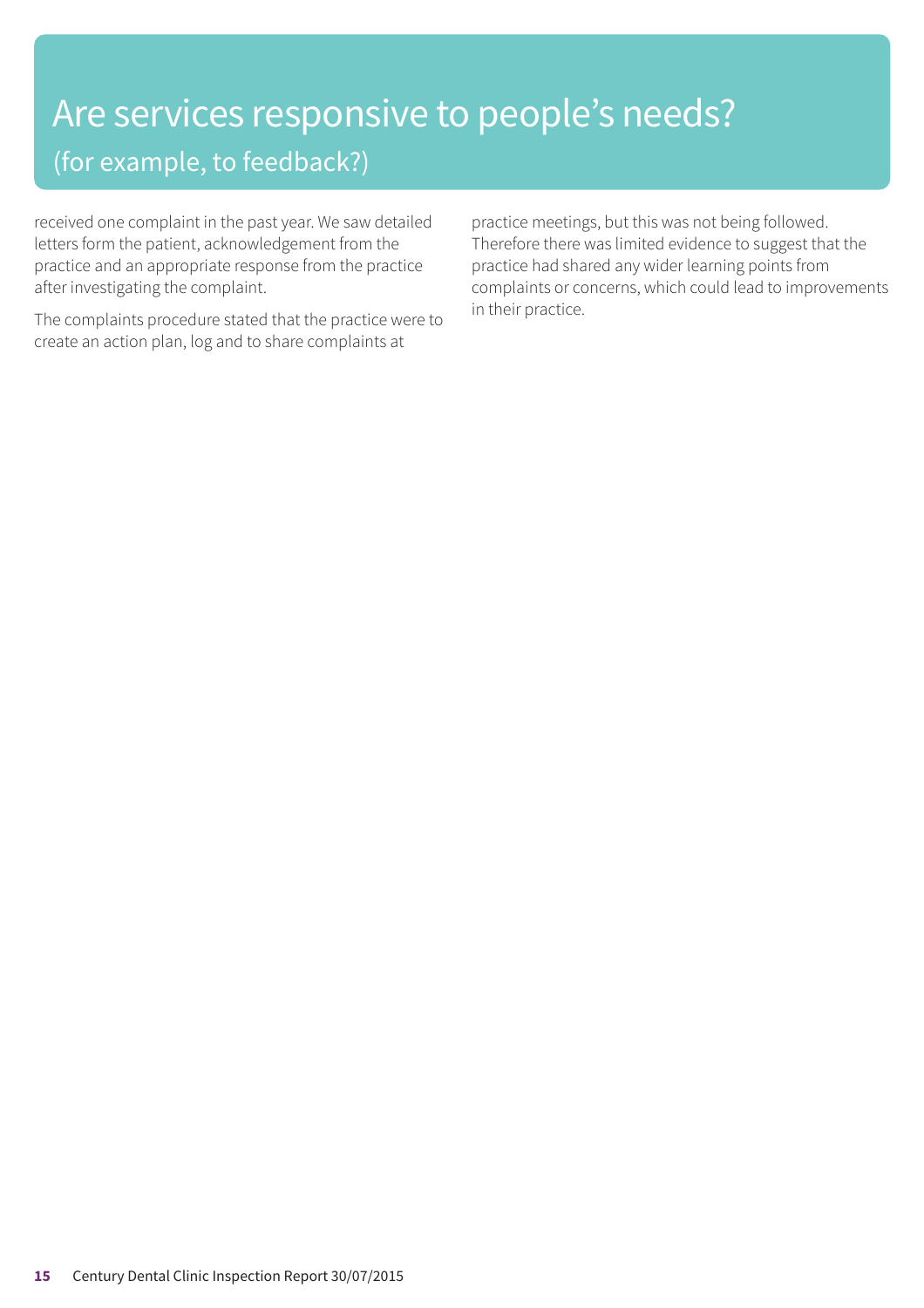# Are services well-led?

### **Our findings**

### **Governance arrangements**

The practice had a management structure in place. There was a lead clinician and principal dentist who was the director in terms of clinical governance, however day to day management of the practice was led by the practice manger with assistance from the lead dental nurse. The lead nurse had a responsibility for updating policies, procedures and undertaking audits and risk assessments.

There were relevant policies and procedures, including a range of health and safety polices. These were all frequently reviewed and updated annually by the lead dental nurse. Staff were aware of these policies and procedures and they were easily accessible to all staff in the reception area. We noted that the practice policies and procedures however, were not always followed; for example, sharps procedures, the significant incident policy and the complaints policy.

Governance and monitoring of equipment and procedures was managed suitably though improvements were needed. For example, we found that the practice were not adequately monitoring and stock checking pouched sterile equipment, dental materials in the refrigerator and refrigerator temperatures. Most servicing of practice equipment had been undertaken, but one of the practice dental chairs and ultrasonic baths had not been checked for some time. We also found some x-ray machine assessments and servicing records were not available.

The practice had completed a range of risk assessments in relation health and safety, control of substances hazardous to health (COSHH) and legionella. The practice also identified risk through scheduled audits including infection control and radiography. We noted that the practice had a list of actions identified from some of the risk assessment and audits and some of these had been implemented. The practice were not routinely utilising safety information to monitor risks through the use of Medicines and Healthcare products Regulatory Agency (MHRA) alerts and we also found that the although the practice had a range of risk assessments, they did not have a business continuity plan in place to identify business risks and mitigating actions.

The practice did not have an effective system for recording and learning from incidents and reviewing accidents to identify themes. During the inspection we noted that staff

accidents had been recorded in relation to needle stick injuries. There had not been investigation into these and future action points in order to learn from and prevent further occurrences. The practice had not completed a sharps risk assessment at the time of inspection to identify whether current sharps management was adequate, although this was carried out shortly afterwards.

Staff were being supported to meet their continuing professional development (CPD) standards set by the General Dental Council, although staff records did not provide full assurances that dental staff had carried out mandatory CPD and other mandatory training in order to perform competently in their role. Records, including those related to patient care and treatment, as well as staff employment, were kept accurately. However, recruitment checks were not fully robust to include Disclosure and Barring Service (DBS) checks and copies of identification for new staff.

### **Leadership, openness and transparency**

Staff described a transparent culture which encouraged candour, openness and honesty. Staff said that they felt comfortable about raising concerns with either the principal dentist or the practice manager. Staff told us they enjoyed their work and were well supported by the management team.

Staff knew who to report to depending on the issue raised, for example, the lead dental nurse was also the infection control lead and the practice manager organised staffing and was the lead for complaints. Where boundaries between the leadership roles were blurred, this worked to the practice's favour as it allowed maintenance of adequate practice management during times of leave and continued clear lines of reporting for staff.

The practice manager outlined the practice's ethos for providing good care for patients. They shared with us their Statement of Purpose and a business plan that was being updated with the principal dentist.

The practice engaged with staff on a monthly basis through regular staff meetings and we saw minutes of these. The agenda included staffing cover and training requirements. From minutes we saw, complaints and incidents were not widely shared with staff. The practice used a weekly email sent to all practice staff to communicate updates, including those in relation to training and staff rotas.